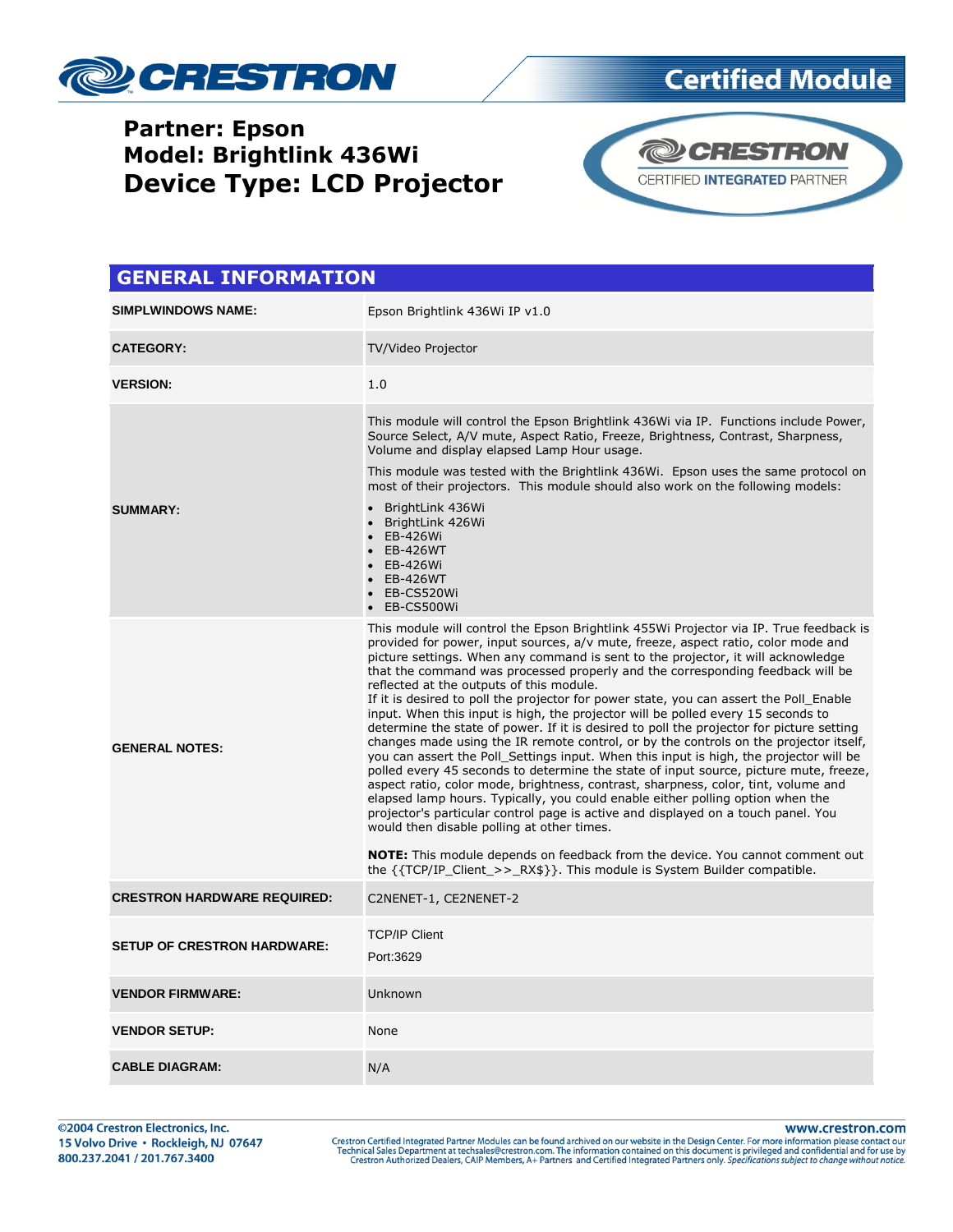

## **Partner: Epson Model: Brightlink 436Wi Device Type: LCD Projector**



**Certified Module** 

| <b>CONTROL:</b>                      |   |                                                                  |
|--------------------------------------|---|------------------------------------------------------------------|
| Power_ <on off="" toggle=""></on>    | D | Pulse to turn projector on or off.                               |
| Input_*                              | D | Pulse to select the desired source.                              |
| A/V_Mute_ <on off="" toggle=""></on> | D | Pulse to turn A/V mute on or off.                                |
| Freeze_ <on off="" toggle=""></on>   | D | Pulse to turn freeze function on or off.                         |
| Aspect_*                             | D | Pulse to select desired aspect ratio.                            |
| Color Mode *                         | D | Pulse to select desired color mode.                              |
| Contrast_ <up down=""></up>          | D | Press to adjust the contrast level.                              |
| Brightness_ <up down=""></up>        | D | Press to adjust the brightness level.                            |
| Sharpness_ <up down=""></up>         | D | Press to adjust the sharpness level.                             |
| Volume_ <up down=""></up>            | D | Press to adjust the volume level.                                |
| Auto_Sync                            | D | Pulse to trigger the auto sync function.                         |
| Poll Enable                          | D | Latch high to enable polling for power status.                   |
| <b>Poll_Settings</b>                 | D | Latch high to enable polling for remaining settings.             |
| {{TCP/IP_Client_>>_Connect-F}}       | D | Digital Signal to be routed from TCP/IP Client symbol Connect-F. |
| {{TCP/IP_Client_>>_status}}          | A | Analog Signal to be routed from TCP/IP Client symbol status.     |
| ${TCP/IP_Client >> RX$}$             | S | Serial Signal to be routed from TCP/IP Client symbol RX\$.       |

| <b>FEEDBACK:</b>     |   |                                                         |
|----------------------|---|---------------------------------------------------------|
| Power Is < On/Off>   | D | True feedback indicating current power state.           |
| Input $Is$ $*$       | D | True feedback indicating current selected input source. |
| A/V Mute Is <0n/0ff> | D | True feedback indicating current A/V mute state.        |
| Freeze Is < On/Off>  | D | True feedback indicating current freeze status.         |
| Aspect_Is_*          | D | True feedback indicating current aspect ratio.          |

@2004 Crestron Electronics, Inc. 15 Volvo Drive · Rockleigh, NJ 07647 800.237.2041 / 201.767.3400

www.crestron.com

Crestron Certified Integrated Partner Modules can be found archived on our website in the Design Center. For more information please contact our<br>Technical Sales Department at techsales@crestron.com. The information contain